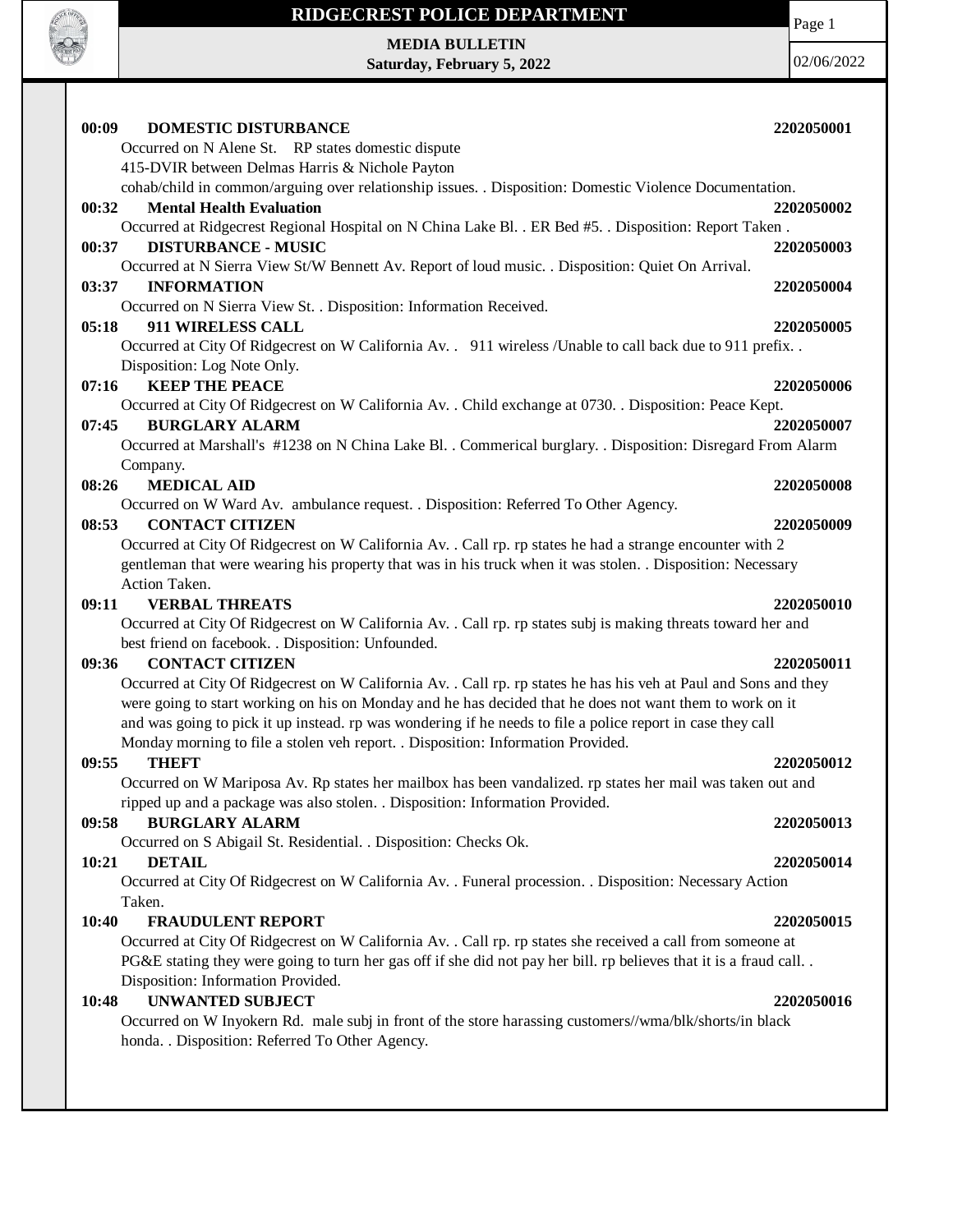

## **RIDGECREST POLICE DEPARTMENT**

Page 2

**MEDIA BULLETIN Saturday, February 5, 2022**

02/06/2022

| 10:50<br>PROPERTY DAMAGE ONLY TC<br>Occurred at The Barn Ridgecrest on N China Lake Bl. . 2 veh//no injuries. . Disposition: Necessary Action       | 2202050017 |
|-----------------------------------------------------------------------------------------------------------------------------------------------------|------------|
| Taken.<br><b>DECEASED PERSON</b><br>11:13                                                                                                           | 2202050018 |
| Occurred on N Helena St. . Disposition: Report Taken .                                                                                              |            |
| <b>ACO CALL</b><br>11:32                                                                                                                            | 2202050019 |
| Occurred on N Robalo St. Rp states son called her and stated that there was a snake in her cabinet. .                                               |            |
| Disposition: Animal Control Handled.                                                                                                                |            |
| <b>THEFT</b><br>11:42                                                                                                                               | 2202050020 |
| Occurred on W Mariposa Av. Rp states he has proof of juvs stealing mail. . Disposition: Unfounded.                                                  |            |
| <b>CONTACT CITIZEN</b><br>11:48<br>Occurred at City Of Ridgecrest on W California Av. . Rp outside lobby doors requesting to speak to an officer. . | 2202050021 |
| Disposition: Information Provided.                                                                                                                  |            |
| <b>SUSPICIOUS PERSON</b><br>12:15                                                                                                                   | 2202050022 |
| Occurred on E Bowman Rd. Rp states there is a male subj drk pants/gry flannel smashing things with a metal                                          |            |
| pipe//ls eb on bowman. . Disposition: Unable To Locate.                                                                                             |            |
| <b>STOLEN VEHICLE REPORT</b><br>12:28                                                                                                               | 2202050023 |
| Occurred on N Cisco St. Rp states he believes that his motorcyle was stolen sometime last night. . Disposition:                                     |            |
| Report Taken.                                                                                                                                       |            |
| 911 WIRELESS CALL<br>12:46                                                                                                                          | 2202050024 |
| Occurred at City Of Ridgecrest on W California Av. . Silence//unable to call back. . Disposition: Log Note Only.                                    |            |
| <b>PANHANDLING</b><br>13:06                                                                                                                         | 2202050025 |
| Occurred at Walmart Supercenter on E Bowman Rd. . Rp states male subj with a sign asking for money. .                                               |            |
| Disposition: Unable To Locate.                                                                                                                      |            |
| 911 WIRELESS CALL<br>13:42                                                                                                                          | 2202050026 |
| Occurred on W California Av. silence. . Disposition: Log Note Only.                                                                                 |            |
| 14:03<br><b>MEDICAL AID</b>                                                                                                                         | 2202050027 |
| Occurred at Desert Empire Fairgrounds on S Richmond Rd. . horse accident. . Disposition: Referred To Other                                          |            |
| Agency.                                                                                                                                             |            |
| <b>CONTACT CITIZEN</b><br>15:11                                                                                                                     | 2202050028 |
| Occurred at City Of Ridgecrest on W California Av. . Rp in lobby. rp requesting to speak to officer regarding                                       |            |
| extra patrols in her neighborhood. . Disposition: Information Received.<br><b>SUSPICIOUS PERSON</b><br>15:15                                        | 2202050029 |
| Occurred at N Sierra View St/W Felspar Av. rp states there is a wma/tall/thin/blue windbreaker that is walking                                      |            |
| in the middle of the street and he is yelling. . Disposition: Checks Ok.                                                                            |            |
| <b>UNLICENSED DRIVER</b><br>17:02                                                                                                                   | 2202050031 |
| Officer initiated activity at Oyo Hotel (Europa), W Upjohn Av, Ridgecrest. SA/Angelo, Lisa 06/14/65 opn                                             |            |
| chgs/VC 12500(A); VC 16028(A); VC 4000(A)                                                                                                           |            |
| SBSO wrt TVI901598 /\$100k/VC 23152(A)                                                                                                              |            |
| cited/rel'd. . Disposition: Arrest Made.                                                                                                            |            |
| 17:07<br><b>BURGLARY ALARM</b>                                                                                                                      | 2202050032 |
| Occurred on W Robertson Av. Residental. . Disposition: Disregard From Alarm Company.                                                                |            |
| <b>DOMESTIC DISTURBANCE</b><br>19:01                                                                                                                | 2202050033 |
| Occurred on W Langley Av. RP stating female half HBD/arguing/physical altercation/left res on foot WFA pink                                         |            |
| sweatshirt. . Disposition: Domestic Violence Documentation.                                                                                         |            |
| <b>SPEED CONTEST</b><br>19:22                                                                                                                       | 2202050034 |
| Occurred at S China Lake Bl/W Dolphin Av. White SUV and It gray or white Civic racing NB on china from                                              |            |
| Dolphin. . Disposition: Gone Prior to Arrival.                                                                                                      |            |
|                                                                                                                                                     |            |
|                                                                                                                                                     |            |